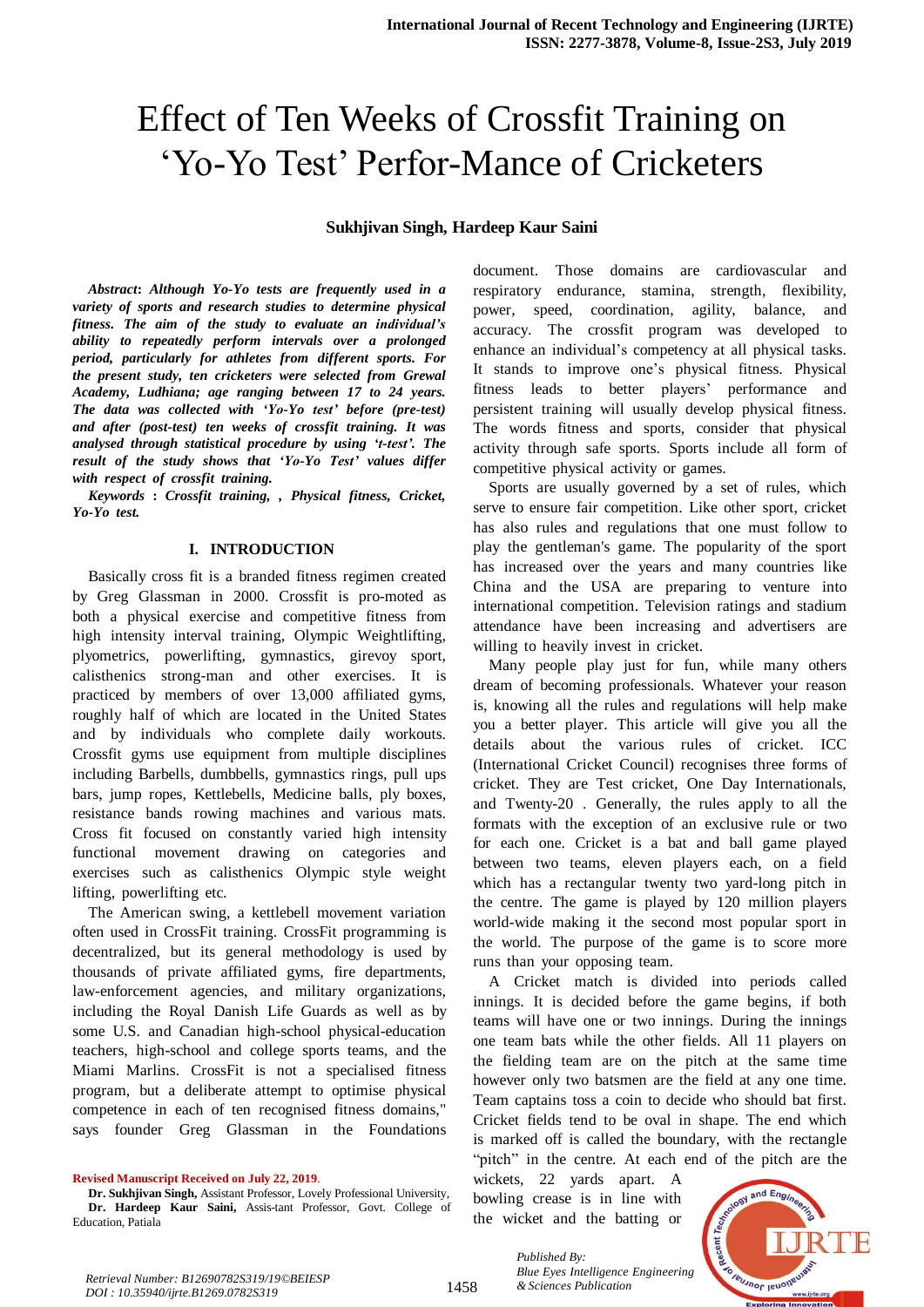popping crease is 4ft in front of the wicket.

### **II. YOTYOTTEST**

The assessment of team sport athletes involved an aerobic fitness test such as the 12-minute run or more recently the Leger beep shuttle run test. However, questions about the relevance of these tests to intermittent sports led to the development of the yo-yo series of tests. The tests were first proposed by the soccer physiologist Jens Bangsbo in the 1990. The yo-yo intermittent and recovery tests are based on the more aerobic endurance 'beep' test, with the addition of an active recovery period of  $5$  or 10 seconds after each 40m rum, and with faster running speeds so that there is greater stress on the anaerobic energy system. The name yo-yo is obvious, with the participants required to runs like a yo-yo back and forth between markers at a given speed. Bangsbo first presented the yo-yo tests in 1994  $(Bangsbo, 1994)$ . With his colleagues, Bangsbo investigated the validity and reliability of the tests, publishing the results in 2003 (Krustrup et al., 2003). Since then, the tests have quickly become a common test of the ability to repeatedly perform high-intensity exercise for team sports players, and are the subject of hundreds of research papers. As Bangsbo has worked predominantly with the sport of football (soccer), the yo-yo test was initially popular in that sport, and gradually come in favour for testing other sports which are similarly intermittent in nature, and its use is now is not limited to just intermittent type sports.

## **III. MATERIAL AND METHODS**

With random sampling, Researcher selected ten cricketers from Grewal Academy, Ludhiana those who participated in under-19 and under-23 tournaments of Punjab Cricket Association. The age ranging from 17 to 24 years would be selected randomly.

Researcher used 'Yo-Yo Test' intermediate as a tool to assess the performance of cricketers.



The researcher took the test in the morning and the data would be collected by the pre-test with 'Yo-Yo Test' of cricketers. The cricketers were restricted with  $10$  weeks crossfit training. After  $10$  weeks of crossfit training the post-data was collected. For analysis of the

data collected from pre-test and post-test of cricketers mean, SD and t-test were applied and the level of significance was set at  $0.05\%$ .

# **IV. RESULTS** AND **DISCUSSION TABLE-1** Mean, S.D and **t-value** between Pre-test &

**Post-test** on Yo-Yo Test

|                 | <b>Mean</b> | <b>SD</b> | t-test  |
|-----------------|-------------|-----------|---------|
| <b>Pre-test</b> | 14.62       | 1.36      | $8.77*$ |
| Post-test       | 16.59       | 1.00      |         |

 $*$ Table Value= 3.17 at 0.01 level



**Fig** 1. Shows the comparison of mean and S.D **between** Pre-test and Post-test on Yo-YO Test

Figure 1 shows the Mean and SD of Pre-test is  $14.62+1.36$  and post-test is  $16.59+1.00$  of Yo-Yo Test of Cricketers. However, the t-ratio is  $8.77$ , which is significant at  $0.01$  level. The calculated value of Yo-Yo Test  $(8.77)$  is more than the table value  $(3.17)$ , hence we reject the null hypothesis. There is a significant difference between pre-test  $\&$  post-test of Cricketers.

Thus the hypothesis, "There will be no significant relationship in pre-test and post-test of 'yo-yo Test' of cricketers" is rejected

# **V. CONCLUSION**

As per the data obtained, the cross-fit training improved or increased the performance from pre to post training. The cross-fit training brings positive effect on Yo-Yo Test of cricketers.

## **REFERENCES**

- 1. Bringard, A., Perrey, S., Belluye, N. (2006). Aerobic Energy Cost and Sensation During Submax-imal Running – Positive Effects of Wearing Compression Tights. International Journal of Sports Medicine. 27:373-8.
- 2. Buchheit, M. & Rabbani, A.  $(2014)$ . The  $30-15$  Intermittent Fitness Test Versus The Yo-Yo Inter-mittent Recovery Test Level 1: Relationship and

*Published By:*



*Bue Eyes Intelligence*<br>Retrieval Number: B12690782S319/19©BEIESP **1459** *Retrieval Number: B12690782S319/19©BEIESP* **1459** *Reserves Publication DOI : 10.35940/ijrte.B1269.0782S319*